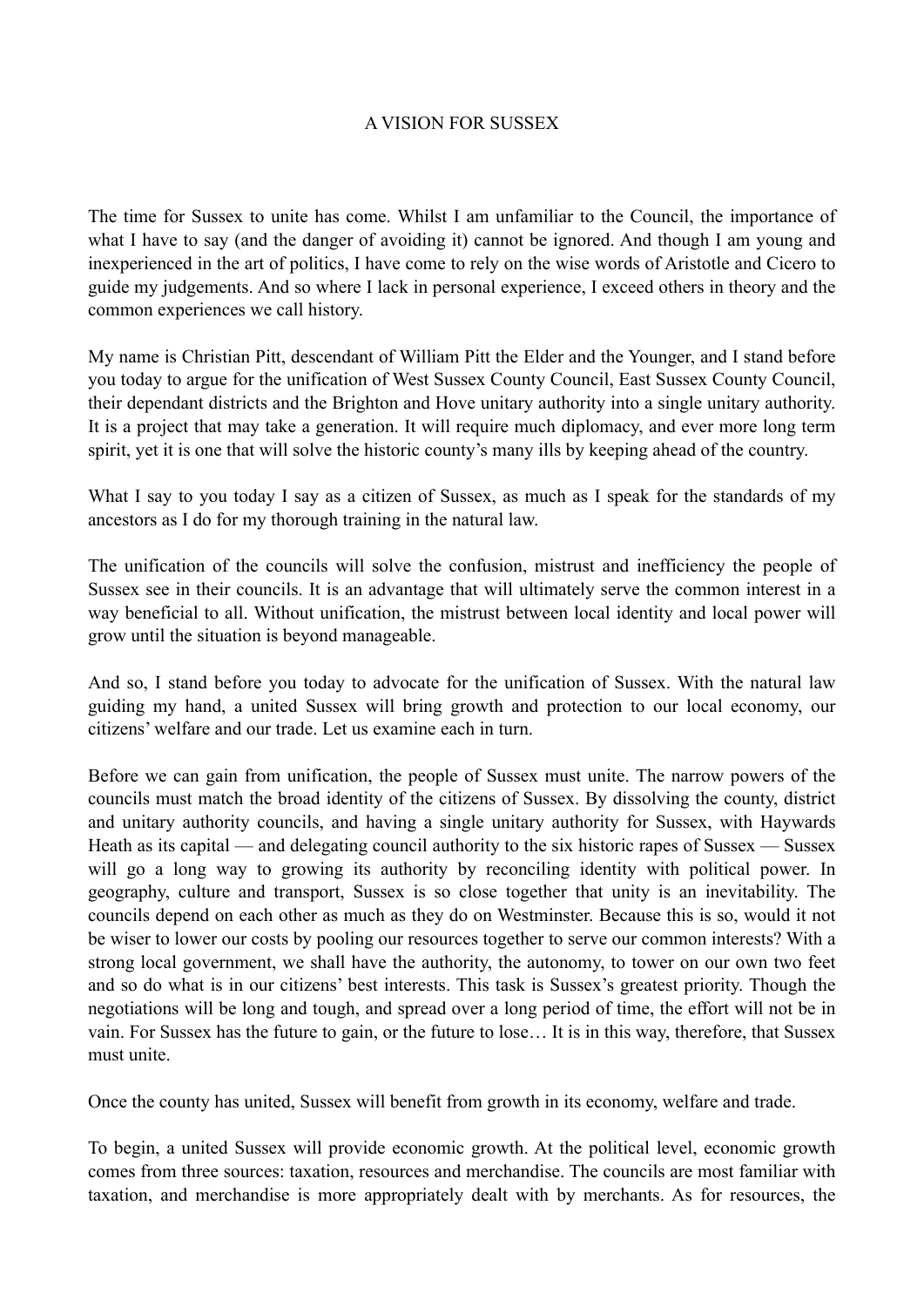councils have failed to make best use in one of the most valuable assets in our county: land. In particular, property. As the modern lord of the county, the council has a profitable right as well as a moral duty to buy residential and commercial property to let to tenants. Not under landlord and tenant legislation, but through trusts and custodianship of common property. By entrusting property to residential and commercial tenants, not only will the council have a permanent long term passive supply of income, but tenants will have the freedom of trusts and the protection of the council to safeguard their property and their livelihoods. Of course, the upstart cost is high. But as the precedent set by the Crown and the Duke of Westminster proves, it is one well worth the cost. For with greater revenue, the council will become less reliant on other councils and central government, and with this, the authority to do what is best for the people of Sussex.

In addition to economic growth, a united Sussex will improve citizen welfare. Let us not forget that the foundation of local government is to keep the peace. And keeping the peace involves minimising disputes between citizens. For centuries, this job has been the task of the police, and our schools. But where are the police to be seen? It was once a common place to have a policeman walk by regularly on every street across the county. The beacon of peace in daily life. It should be no different today. Cameras do not prevent crime, policemen do. Considering our police force is identified as a Sussex police force, it not only makes sense but is a duty of the council to reconcile its authority with that of its peacekeepers. Peacekeepers that should continue to identify with their people rather than keep themselves remote from them. It is true that the police are separate from the council, but do they not serve the same purpose? They both serve the common interest, and so they should work together to meet this noble vision by collaborating on strategy and operations.

Alongside the police, our schools will greatly benefit from a united Sussex. By shaping a common curriculum that teaches our common Sussex history, with emphasis on science and art, taught in symposium style schools, our children will be the best equipped children in Europe for competency in life. Learning the necessary knowledge with a child centred approach will give our children the skills and virtues needed to live a happy life. This applies as much to our nurseries as it does to our universities. This change in education is the right thing to do. The noble thing to do. It will improve our county's honour as much as it will improve the physical and intellectual advantages of our population. It is a goal that has as much importance as the county's unification, and one that, without urgent attention, risks the future of our county. And so with unification, Sussex will gain best from these policing and schooling advantages.

With economic growth and growth in welfare, a united Sussex will also improve trade and commerce. Two key benefits that can only come about from a united Sussex is a county public Postbus network and a county bicycle network. With shared income from taxation and rents gained from letting property, the council's long run average costs will become less than they currently are under these divisive authorities. Because of this, the council will have enough to fund a public owned, county wide, high quality public Postbus network. With growing concern on environmental costs, and the natural efficiency that public transport brings with urbanisation — with a strong system and a strong culture behind it — a county wide public Postbus network will solve many problems with one solution. The Postbus network, very much like the Austrian ski bus network, will also complement a county bicycle network. Bicycle riding continues to be a growing popular alternative means of transport. Although, the infrastructure is not fully in place which therefore affects riders' safety as much as it clogs our roads with bicycles. Is it not appropriate, therefore, and possible with the economic reforms, that a leading bicycle network is build across the county? Sussex is already a popular destination for bicycle tourists across the world. Like the Continental